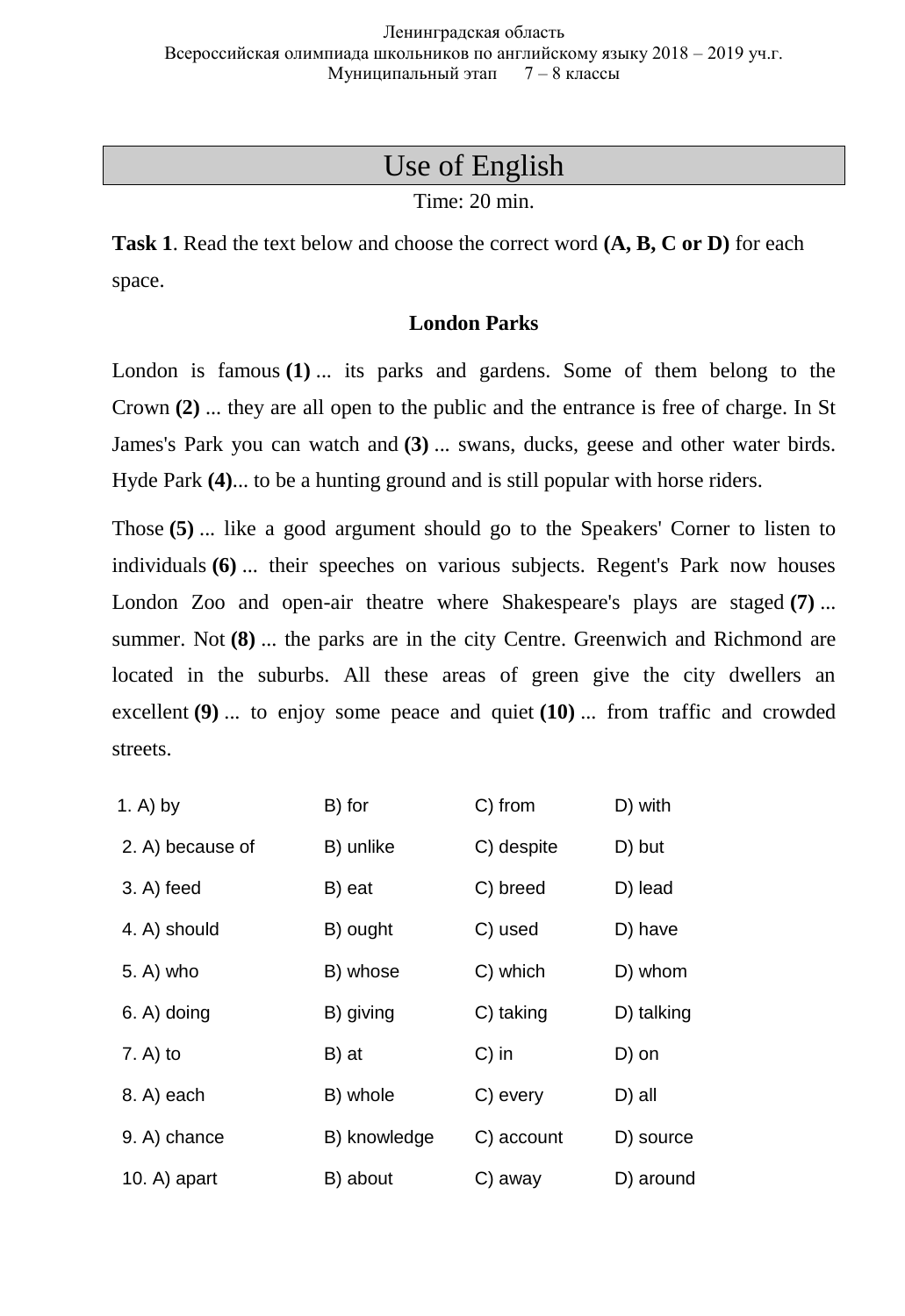**Task 2.** Read the text below and put the verb in the correct form.

## **Where were LOGO Bricks Invented?**

In 1932, a carpenter named Ole Kirk Kristiansen started a company in Billund, Denmark, that **(11)** ... (make) wood stepladders, ironing boards, and toys. He named the company LEGO, a word **(12)** ... (form) by combining the first two letters of leg and godt, the Danish word for "play well". Soon, Kristiansen was making only highquality toys out of wood.

After World War II, LEGO started producing plastic toys. In 1949, the company launched Automatic Binding Bricks, **(13)** ... (it) first interlocking construction blocks. In the 1950s, the name was changed to LEGO bricks, and the company came out with the LEGO System of Play, which included 28 sets and 8 vehicles. It **(14)** ... (also/above/too) began selling the toys **(15)** ... (side) of Denmark for the first time. In 1958, LEGO received a patent for the modern bricks so famous today. The new bricks not only had studs on top, but tubes inside that lock onto the studs of other bricks and hold them securely together.

# **TRANSFER YOUR ANSWERS TO ANSWER SHEET**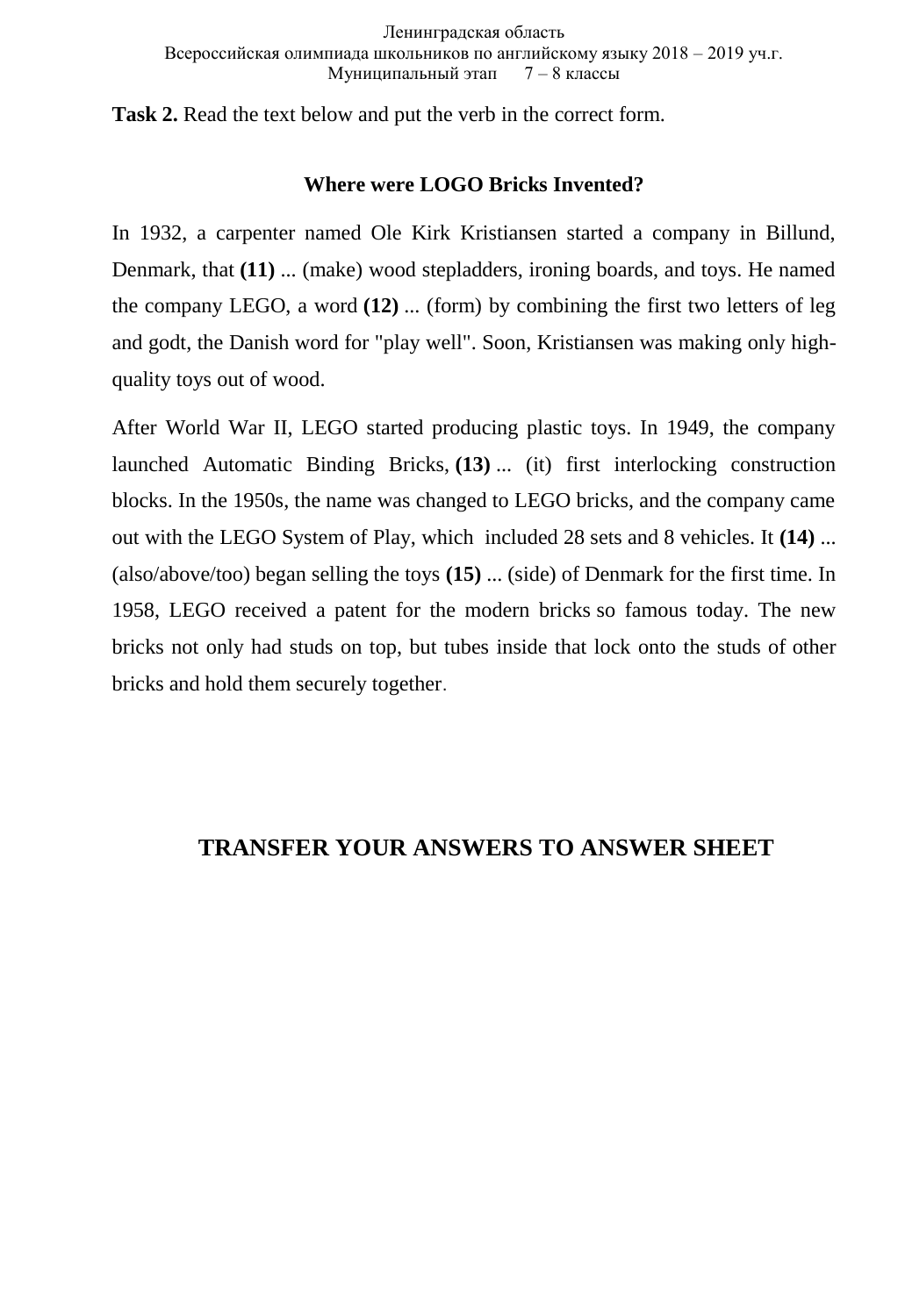#### Ленинградская область Всероссийская олимпиада школьников по английскому языку 2018 – 2019 уч.г. Муниципальный этап 7 – 8 классы

# **ANSWER SHEET Use of English**

ID number\_\_\_\_\_\_\_\_\_\_\_\_\_\_\_

|                |     | B            | ⌒                        |   |
|----------------|-----|--------------|--------------------------|---|
| ി<br>↵         |     | $\mathbf{R}$ | $\curvearrowright$       |   |
| 3              |     | B            | $\overline{\phantom{1}}$ |   |
| $\overline{4}$ |     | <sub>R</sub> | $\sim$                   | r |
|                |     | D            | $\curvearrowright$       | г |
| 6              | 1 Y | R            | $\widehat{\phantom{a}}$  |   |
| ⇁              |     | B            | ⌒                        |   |
| 8              |     | D<br>n       | $\widehat{\phantom{a}}$  |   |
| 9              |     | D            | ⌒                        |   |
| τc             |     |              |                          |   |

|            | 10                   |  |
|------------|----------------------|--|
|            | $\overline{1}$       |  |
| $\sqrt{2}$ | 1 O<br>10            |  |
|            | 1 Q                  |  |
|            | $\overline{C}$<br>∠∪ |  |

## **ANSWER SHEET Use of English**

# ID number\_\_\_\_\_\_\_\_\_\_\_\_\_\_\_

|               |              | D       | $\curvearrowright$ |   |
|---------------|--------------|---------|--------------------|---|
| ി             |              | D       | $\sim$             | r |
| $\mathcal{D}$ | 71           | D       | $\sim$             | r |
| ┱             | $\sqrt{2}$   | D       | $\sim$             |   |
| ┍             |              | D       | $\sim$             | r |
| 6             | $\mathbf{I}$ | D       | $\curvearrowright$ | ∽ |
|               | $\mathbf{A}$ | D<br>IJ |                    |   |
| $\Omega$      | 1 Y          | D       | $\curvearrowright$ |   |
| ∩             |              | ה       | ⌒                  |   |
| 1 U           |              | D       |                    |   |

|                          | 10             |  |
|--------------------------|----------------|--|
| $\overline{\phantom{0}}$ | $\overline{ }$ |  |
| ר ו                      | 1 O<br>10      |  |
| 14                       | 1 <sub>O</sub> |  |
| -<br>. L.J               | 20             |  |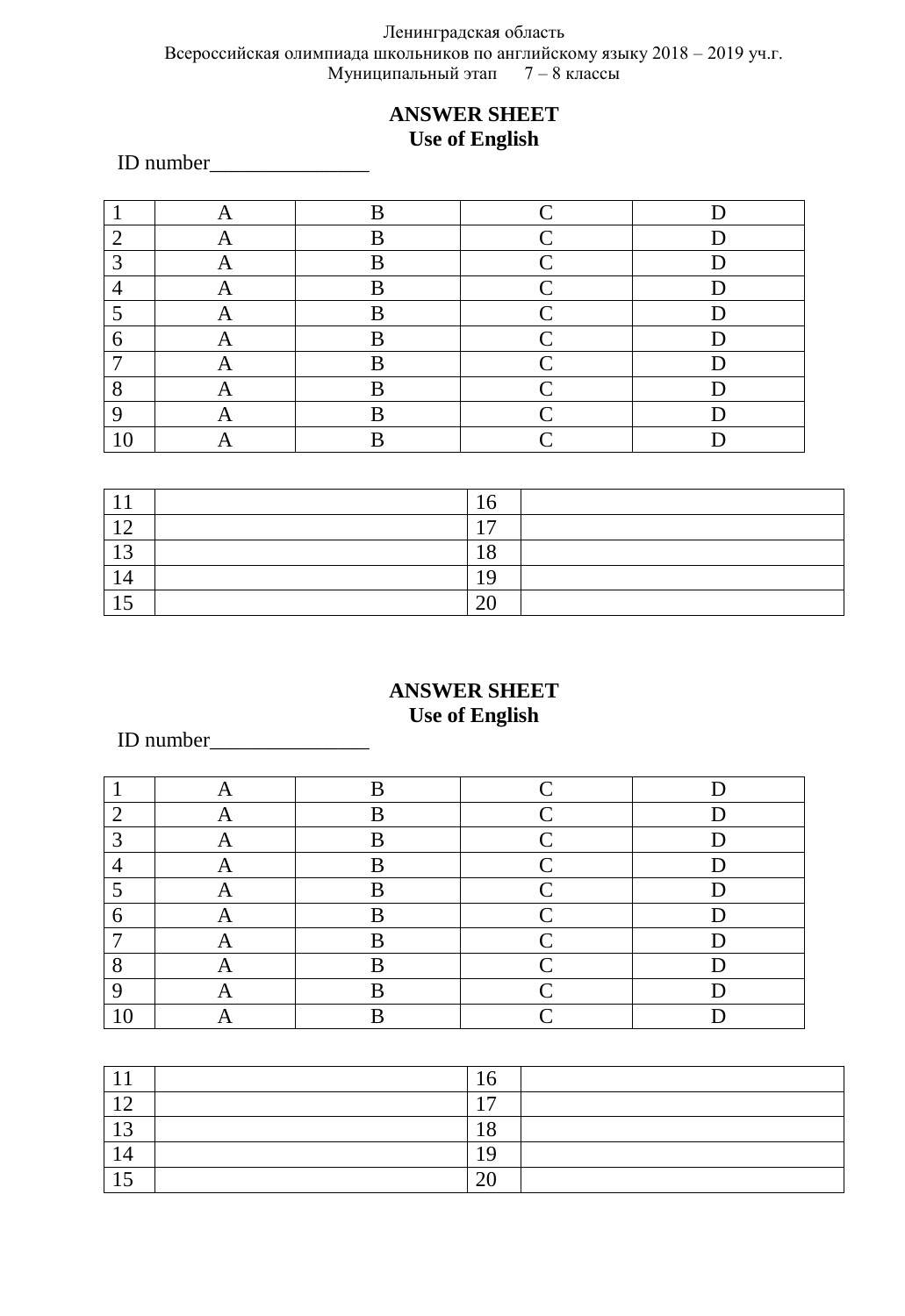# Reading

Time: 30 min.

### **Task 1**.

Read the sentences below about a hotel. Read the text on the next page to decide if each sentence is correct or incorrect. If it is correct, mark **A** on your answer sheet. If it is not correct, mark **B** on your answer sheet.

- 1. During the 1980s, few tourists used to go to the Arctic in summer.
- 2. People came in large numbers to Jukkasjärvi to see the Arctic Hall.
- 3. The artist encouraged people to sleep in the Arctic Hall.
- 4. Each winter, guests come and sleep in the hotel before it is finished.
- 5. Progress when building the hotel is influenced by the weather.
- 6. The temperature inside the hotel changes according to the temperature outside.
- 7. Some clothes are provided by the hotel.
- 8. Guests should buy boots which fit as tightly as possible.
- 9. Items ordered through the ICEHOTEL shop will be delivered to your home.
- 10. It is possible to take a train from the airport to the ICEHOTEL.

## **THE ICEHOTEL**

 For many years the Arctic was a popular destination in the summer season to see the land of the midnight sun but in winter the few inhabitants had the snow and ice to themselves. By the end of the 1980s it was decided that the dark and cold winter should be seen as an advantage. In the winter of 1990 the French artist Jannot Derit was invited to have the opening of an exhibition in a specially built igloo (a building made of snow) in the little town of Jukkasjärvi on the frozen Torne River. The building, named Arctic Hall, attracted many interested visitors to the area. One night a group of foreign guests decided it would be a good idea to sleep in the Arctic Hall. The following morning the brave group were very pleased with their experience and the idea of an ice hotel was born. Today it is world famous.

 As soon as winter begins, a team of snow builders, architects and artists from all over the world come to Jukkasjärvi and they make the hotel for that year. As one part is completed, it opens to visitors and overnight guests, while the other parts are still being built. The first part is completed in December and each week after that a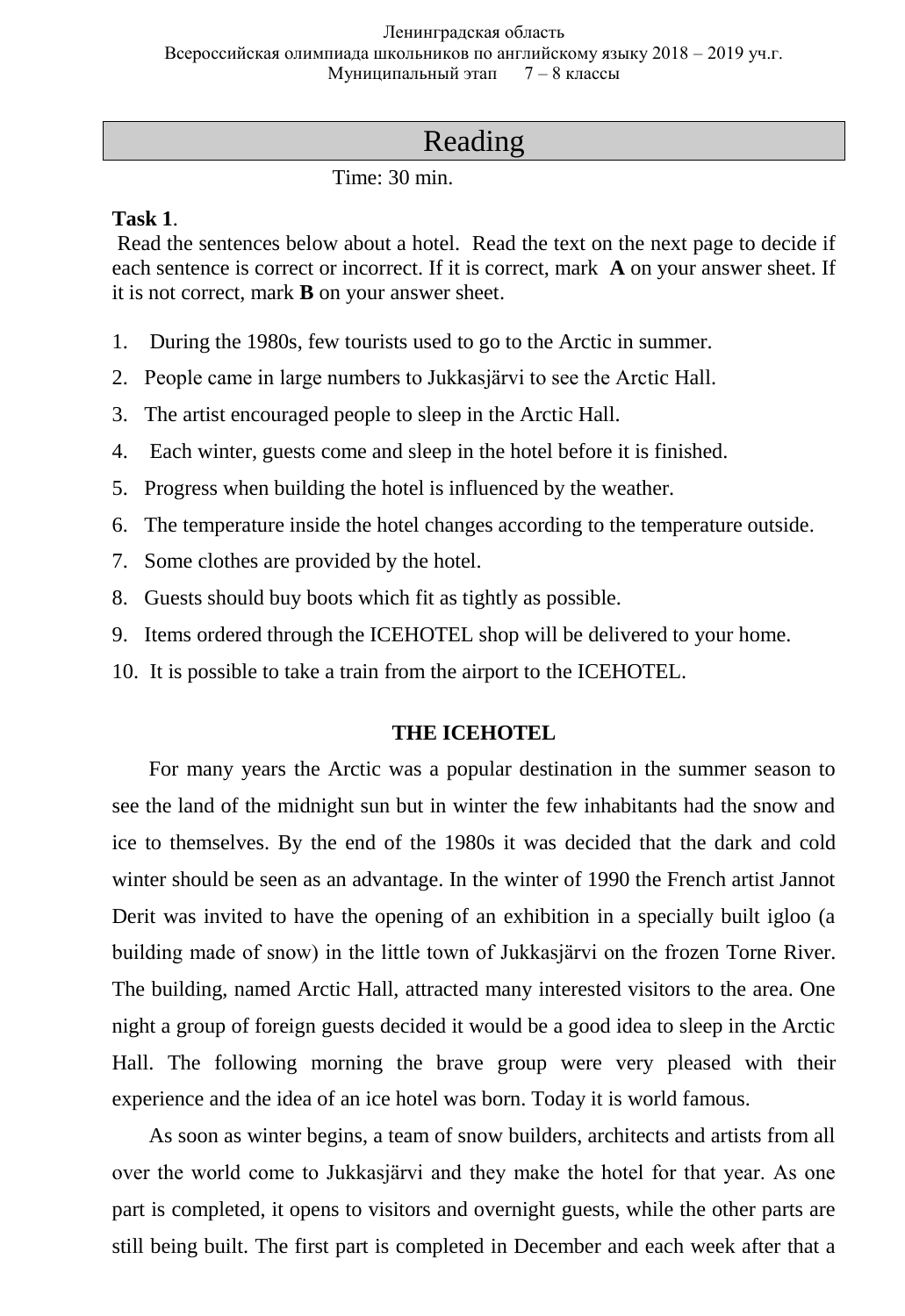#### Ленинградская область

#### Всероссийская олимпиада школьников по английскому языку 2018 – 2019 уч.г. Муниципальный этап 7 – 8 классы

new part opens, until January 7th when the hotel is completed. As the ICEHOTEL is built under the open sky, using the natural materials of the winter season, the finishing date depends on nature and therefore there are sometimes changes to the plan. In the spring, as the weather gets warmer, the hotel melts.

Inside the hotel, the temperature is never colder than  $-5$  °C to  $-8$  °C, however cold it may be outside. Winter outer clothes such as warm overalls, hats and gloves are included in the cost of guests' stay at the hotel. In addition to this, it is a good idea for guests to bring sweaters and a scarf as well as plenty of woollen socks and to choose footwear that is larger than normal to allow space for thick socks.

 If you are planning to come to the hotel, you can buy warm sweaters, woollen socks and much more on the ICEHOTEL website. You can order these and the equipment you will need at the same time as you book your visit. The items will be delivered to your room when you check in.

 The hotel is in the village of Jukkasjärvi, 200 km above the Arctic Circle but only 15 km from Kiruna airport and 17 km from Kiruna train station. Transport by bus can be arranged from the airport or train station to the ICEHOTEL.

### **Task 2.**

Read the text below and choose the correct answer for each question, mark the correct letter A, B, C or D on your answer sheet.

#### **An actor prepares**

People often ask me how I prepare for a new part and I find this a really difficult question. An actor needs to know a lot about different sorts of people and different types of personalities. Imagine you have to play the part of someone who is ambitious and intolerant. Perhaps you aren't like this but you must understand how people feel and behave when they are. So, I watch people all the time, especially when I'm preparing for a new part.

For me, when I'm acting, the costume is also very important. Clothes are really important to all of us. They tell other people a lot about who we are and who we aren't. Different clothes can change our behaviour. Think about it. When you put on party clothes, work clothes or sports clothes you change a little. For example, in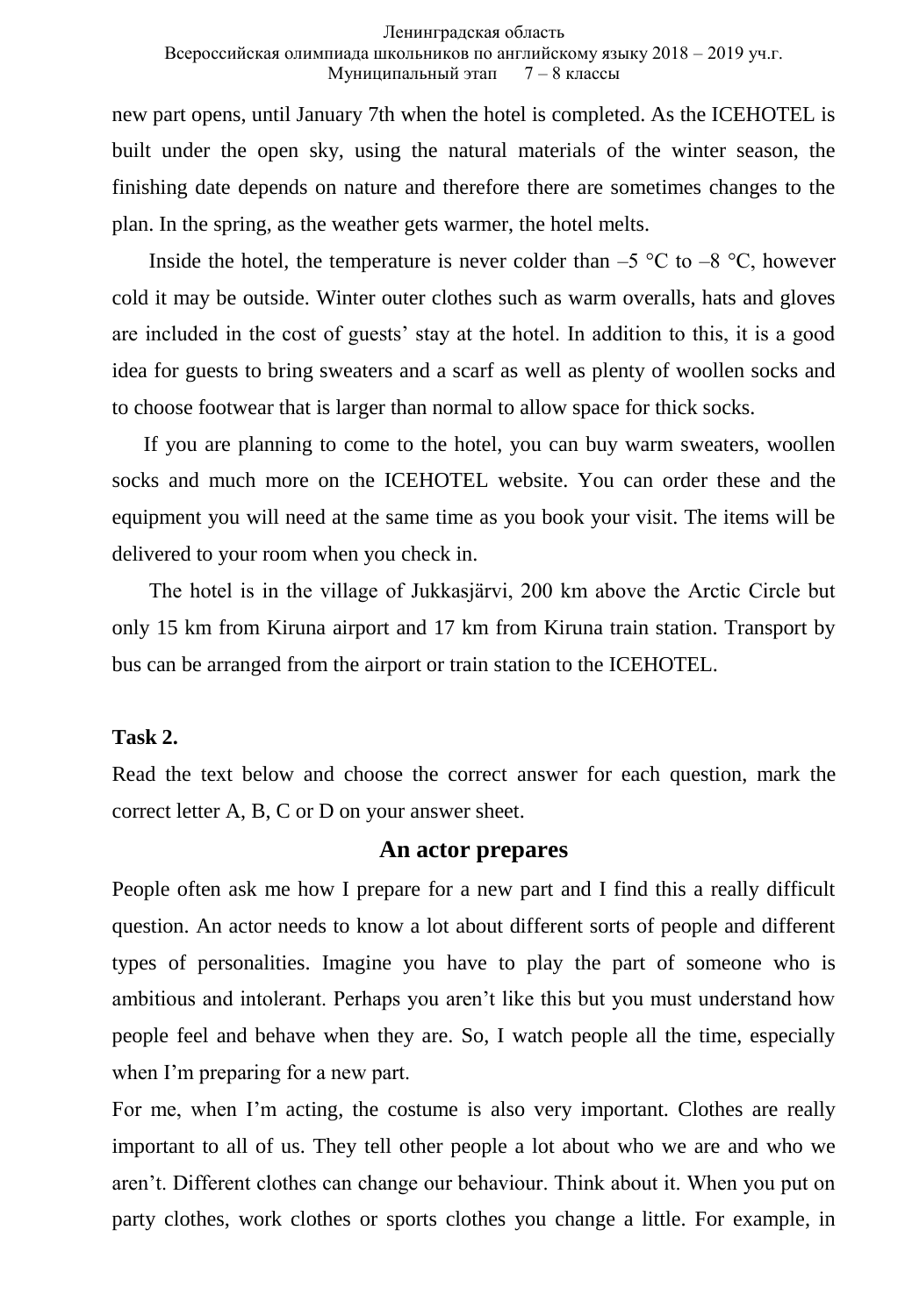smart, expensive clothes you look good, you feel good and you are more confident. That's why costume is important for me when I'm acting. If I put on the clothes of an old, poor homeless woman I feel more like her. The moment I put on the costume I change, and for a short time I am another person.

**11. Actors have to**

A answer a lot of questions.

- B prepare for a long time.
- C show their personalities.
- D be very ambitious.

### **12. Kelly watches people a lot because**

### **she**

- A is interested in people.
- B wants to learn how different people behave.

C is very patient.

D needs to understand why people are different.

## **15 According to the article**

- A Kelly often plays an old woman.
- B costumes help Kelly play a part.
- C Kelly likes pretending to be an old woman.
- D Kelly likes choosing costumes

# **TRANSFER YOUR ANSWERS TO THE ANSWER SHEET**

### **13 The clothes we wear**

- A are important to us.
- B must be attractive.
- C show how rich we are.
- D tell people different things about us.

## **14. When we wear different clothes**

- A we sometimes feel different.
- B it can make us nicer people.
- C our behaviour always stays the same.
- D people notice us more.

.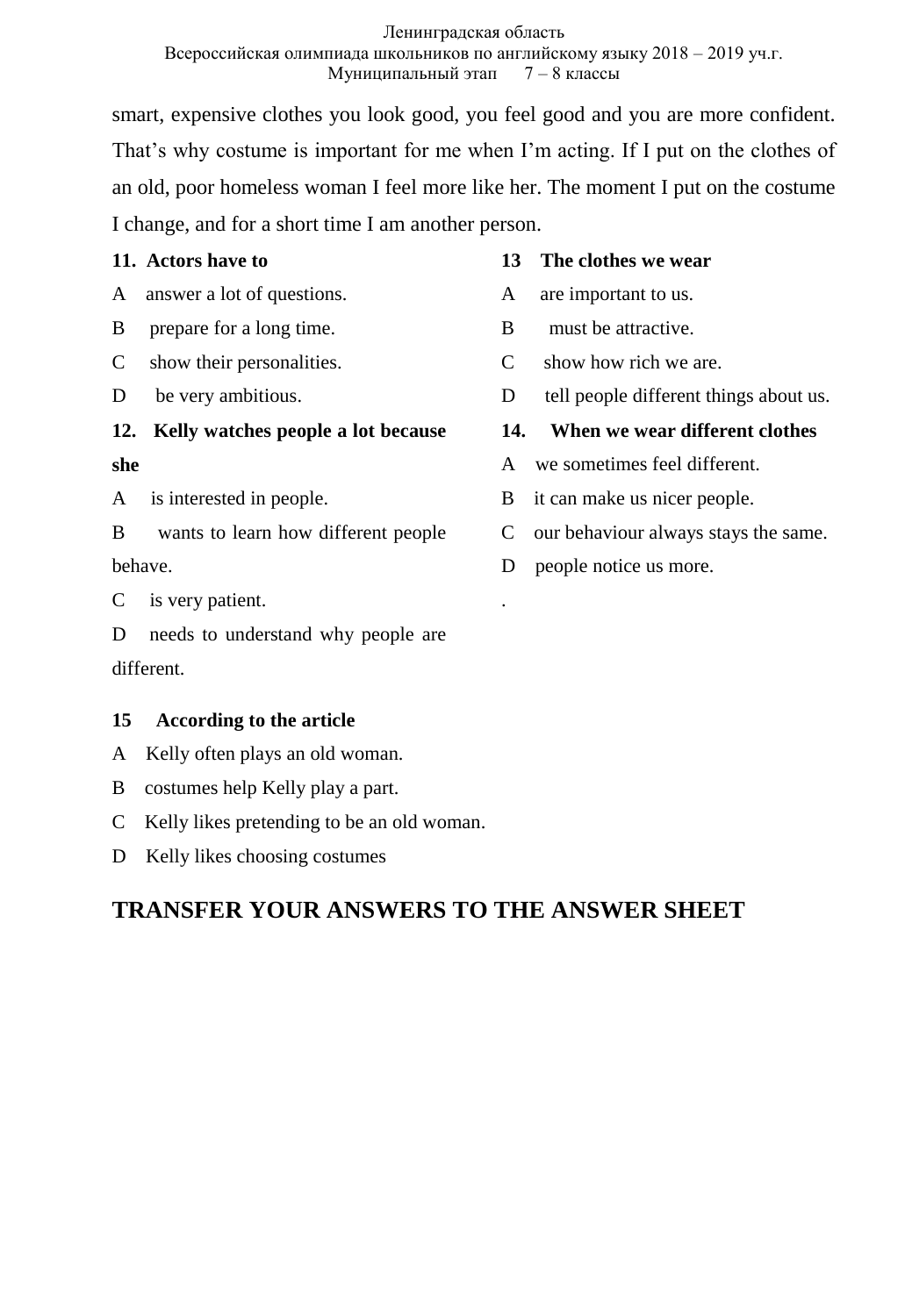#### Ленинградская область Всероссийская олимпиада школьников по английскому языку 2018 – 2019 уч.г. Муниципальный этап 7 – 8 классы

# **ANSWER SHEET Reading**

ID number\_\_\_\_\_\_\_\_\_\_\_\_\_\_\_

|  |   |    | Task 1 |   |
|--|---|----|--------|---|
|  | B |    |        | B |
|  | B |    |        | B |
|  | B |    |        | B |
|  | B |    |        | B |
|  | B | 10 |        |   |

| SI<br>.,<br>σ<br>٠<br>ĸ |
|-------------------------|
|-------------------------|

| 11 | $\mathbf{A}$ | B        | C                       | D         |
|----|--------------|----------|-------------------------|-----------|
| 12 | $\mathbf{A}$ | $\bf B$  | $\overline{\mathbf{C}}$ | D         |
| 13 | $\mathbf{A}$ | $\bf{B}$ | $\overline{\mathbf{C}}$ | D         |
| 14 | Æ            | $\bf{B}$ | Ć                       | ${\bf D}$ |
| 15 |              | B        | $\mathbf C$             | D         |

# **ANSWER SHEET Reading**

ID number\_\_\_\_\_\_\_\_\_\_\_\_\_\_\_

|           |   |    | Task 1 |   |
|-----------|---|----|--------|---|
|           | B |    |        | B |
|           | B |    |        | B |
| $\bullet$ | B |    |        | B |
|           | B | q  |        | B |
|           | B | 10 |        | B |

**Task 2**

|    |          |                         |                         | $- - - -$   |
|----|----------|-------------------------|-------------------------|-------------|
| 11 |          | B                       | $\mathbf C$             | D           |
| 12 | $\Delta$ | B                       | $\mathbf C$             | D           |
| 13 | A        | B                       | $\mathbf C$             | $\mathbf D$ |
| 14 | A        | B                       | $\overline{\mathbf{C}}$ | $\mathbf D$ |
| 15 |          | $\overline{\mathbf{B}}$ | C                       | D           |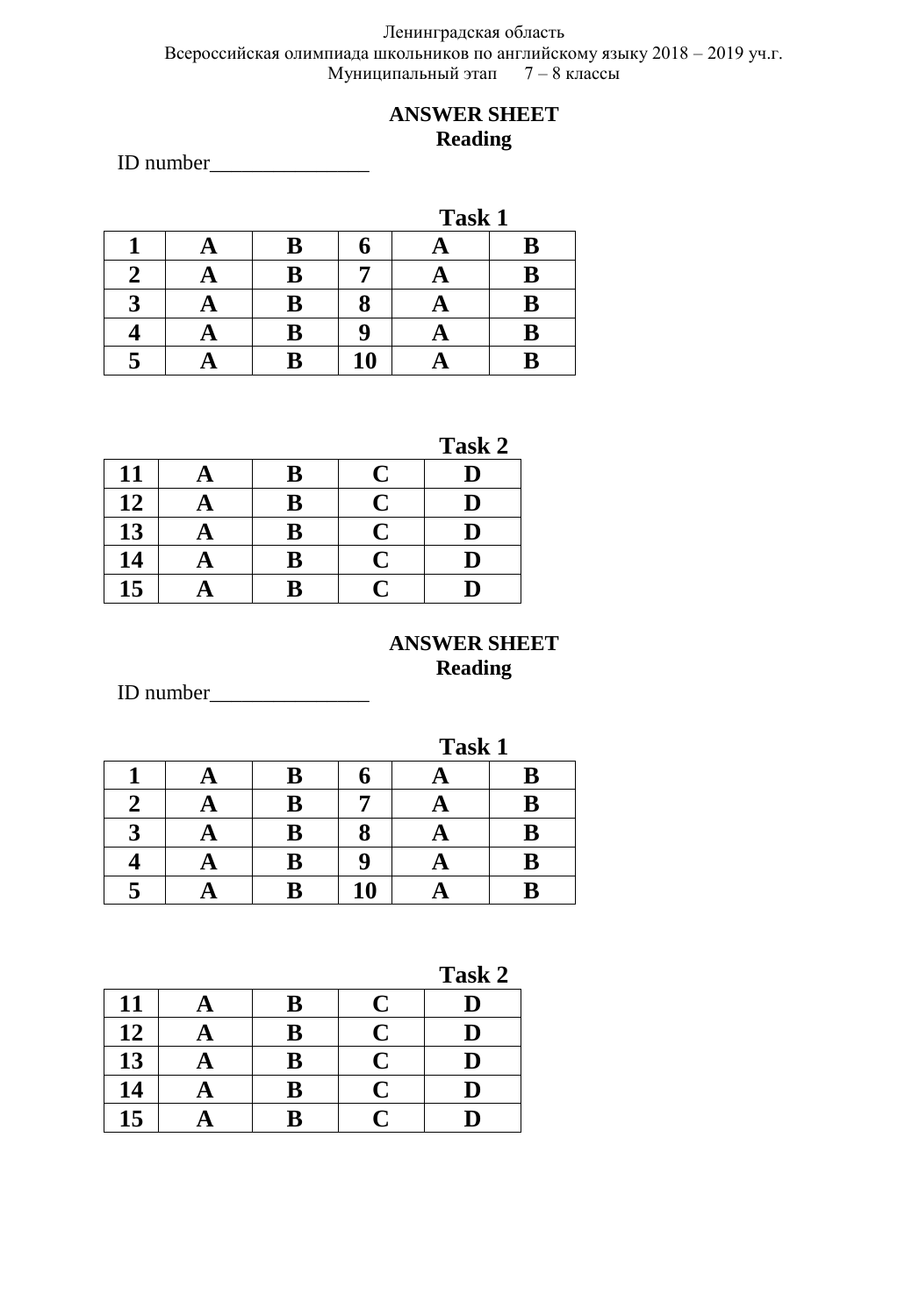#### Ленинградская область

Всероссийская олимпиада школьников по английскому языку 2018 – 2019 уч.г.<br>Муниципальный этап 7 – 8 классы Муниципальный этап

# **Listening**

Time: 15 min.

You will hear the radio interview about the theme parks.

For items **1-10**, choose and circle the best option (A, B or C). You will hear the text twice**.**

|               |                                                                                    | <b>Theme Parks</b>                                                                          |
|---------------|------------------------------------------------------------------------------------|---------------------------------------------------------------------------------------------|
|               | 1. Magic Kingdom at Disney World                                                   | has the world's biggest indoor<br>A                                                         |
|               |                                                                                    | theme park.                                                                                 |
| A             | has the largest area.                                                              | has the most water rides in the<br>B                                                        |
| B.            | has the most rides.                                                                | world.                                                                                      |
| C             | has the biggest number of visitors.                                                | has a New York street section.<br>$\mathcal{C}_{\mathcal{C}}$                               |
| 2.<br>A<br>B. | Cedar Point in Ohio is introducing<br>a new rollercoaster<br>three new water rides | 8. Where is the Universal Studios?<br>A. In South Korea<br>B. In Singapore<br>C. In the USA |
|               |                                                                                    |                                                                                             |
| C             | animatronic dinosaurs                                                              | China will<br>9.<br>have<br>soon                                                            |
| 3.            | Andy thinks a wingcoaster<br><b>1S</b><br>than<br>a<br>normal rollercoaster.       | the world's longest dinosaur tour.<br>A<br>the world's biggest zoo.<br>B                    |
|               | A more relaxing                                                                    | the world's tallest Ferris wheel.<br>$\mathcal{C}$                                          |
|               | B more frightening                                                                 |                                                                                             |
| $\mathsf{C}$  | more exciting                                                                      | 10. When the boat rides and night-<br>time zoo will be opened in<br>China?                  |
|               | 4. What other attractions has Andy<br>seen recently?                               |                                                                                             |
| A             | The Wizarding World of Harry                                                       | in 2 years<br>A                                                                             |
|               | Potter                                                                             | this year<br>B                                                                              |
| B             | The Festival                                                                       | next year<br>$\mathsf{C}$                                                                   |
|               | C The Magic Bookshop                                                               |                                                                                             |
|               | 5. Andy thinks the tour of Hogwarts                                                |                                                                                             |
|               |                                                                                    |                                                                                             |
| A             | better for younger children.                                                       |                                                                                             |
| B             | really well done.                                                                  |                                                                                             |
| C             | just a way of selling magic sweets.                                                |                                                                                             |
| 6.            | What has it also been going for a<br>long time in Hong Kong?                       |                                                                                             |
| A             | Disneyland                                                                         |                                                                                             |
| B             | Ocean Park                                                                         |                                                                                             |
| C             | Lotte World                                                                        |                                                                                             |
| 7.            | Lotte World, a huge park in South                                                  |                                                                                             |
|               |                                                                                    |                                                                                             |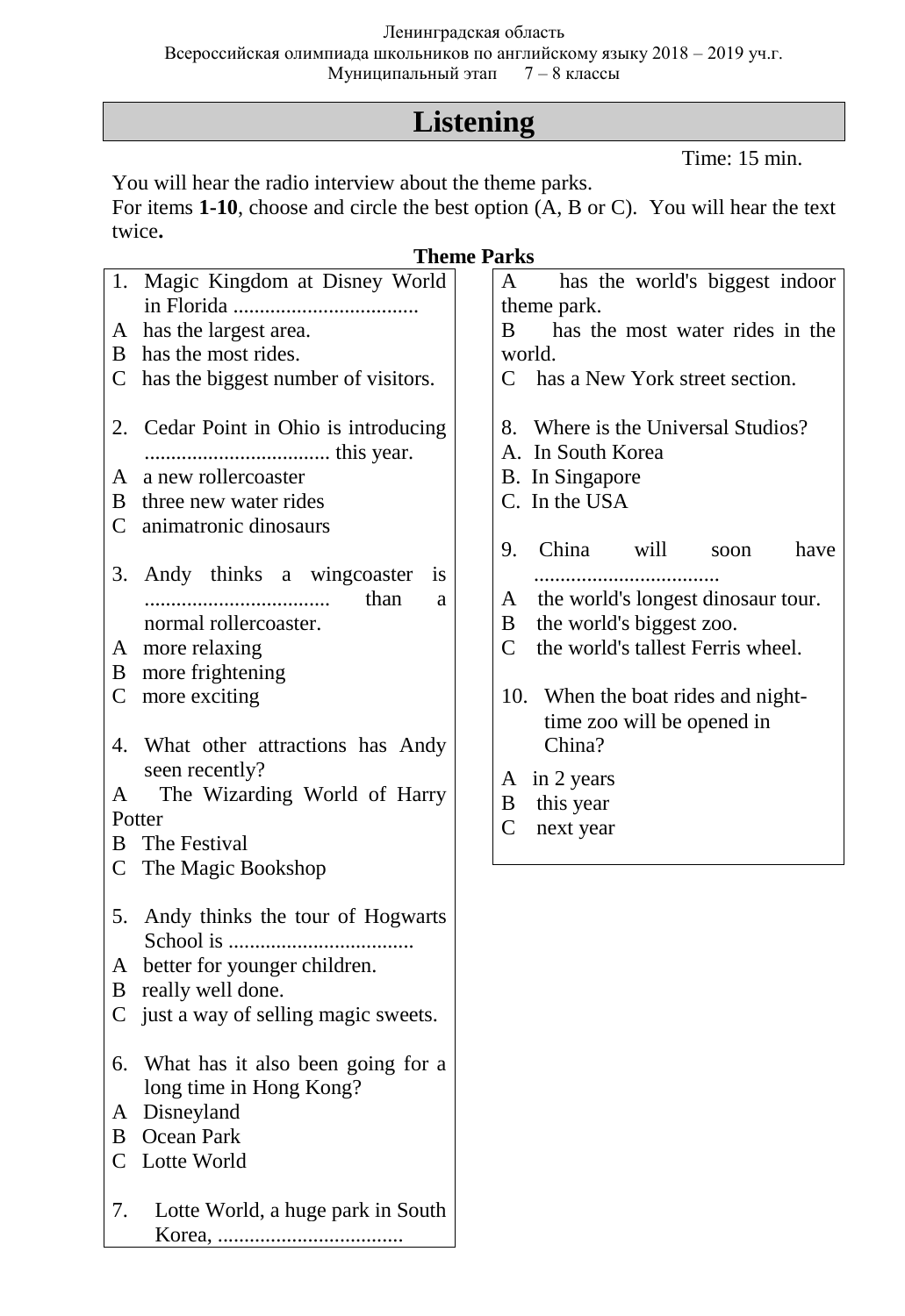#### Ленинградская область Всероссийская олимпиада школьников по английскому языку 2018 – 2019 уч.г. Муниципальный этап 7 – 8 классы **ANSWER SHEET**

# **Listening**

ID number\_\_\_\_\_\_\_\_\_\_\_\_\_\_\_

| $\mathbf{1}$   | A | B | $\mathsf{C}$   |
|----------------|---|---|----------------|
| $\overline{2}$ | A | B | $\overline{C}$ |
| 3              | Α | B | $\mathcal{C}$  |
| 4              | Α | B | $\mathcal{C}$  |
| 5              | Α | B | $\mathsf{C}$   |
| 6              | Α | B | $\mathsf{C}$   |
| 7              | Α | B | $\mathsf{C}$   |
| 8              | Α | B | $\overline{C}$ |
| 9              |   | B | $\overline{C}$ |
| 10             |   | B | $\subset$      |

### **ANSWER SHEET Listening**

ID number\_\_\_\_\_\_\_\_\_\_\_\_\_\_\_

|                | Α            | В | C              |
|----------------|--------------|---|----------------|
| 2              | A            | B | $\mathcal{C}$  |
| 3              | $\mathsf{A}$ | B | $\mathsf{C}$   |
| $\overline{4}$ | A            | B | $\overline{C}$ |
| 5              | A            | B | $\overline{C}$ |
| 6              | A            | B | $\mathsf{C}$   |
| ⇁              | A            | B | $\overline{C}$ |
| 8              | Α            | B | $\overline{C}$ |
| 9              | Α            | B | $\mathbf C$    |
| 10             |              | B | $\mathsf{C}$   |

# **ANSWER SHEET Listening**

# ID number\_\_\_\_\_\_\_\_\_\_\_\_\_\_\_

|    | Α | B | $\mathbf C$                 |
|----|---|---|-----------------------------|
| 2  | A | B | $\overline{C}$              |
| 3  | A | B | $\mathcal{C}$               |
| ┱  | Α | B | $\overline{C}$              |
| 5  | A | B | $\overline{C}$              |
| 6  | A | B | $\mathsf{C}$                |
| 7  | Α | B | $\mathsf{C}$                |
| 8  | A | B | $\overline{C}$              |
| 9  | Ą | B | $\mathcal{C}_{\mathcal{C}}$ |
| 10 |   | B | $\mathsf{\Gamma}$           |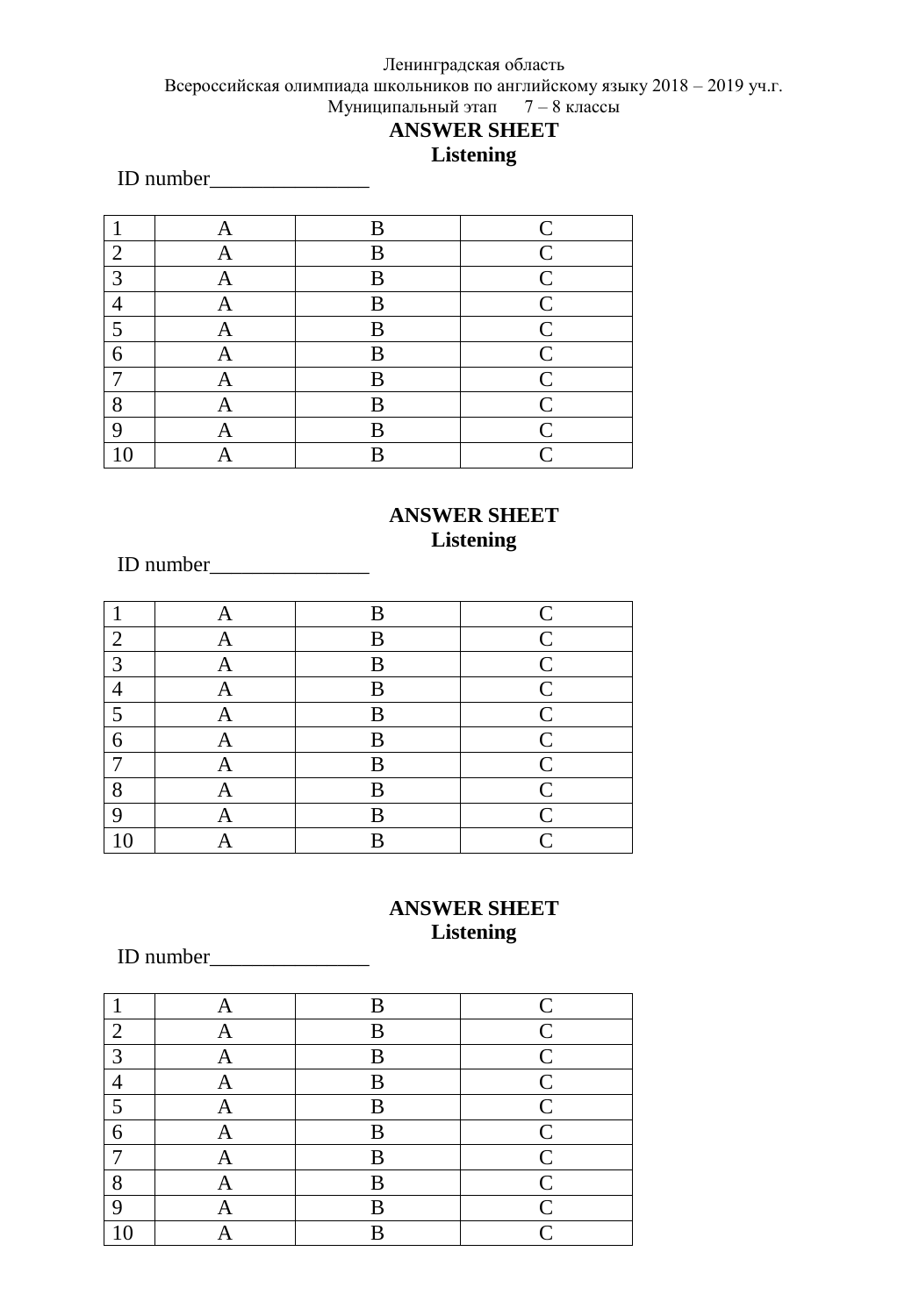# **Writing**

Time: 35 min.

Imagine there is a special festival in your town. Write a note to a friend who lives in another town and invite him/her to come to the festival with you. Include the following information:

- *describe the festival*
- *invite your friend*
- *say how you will spend the day*
- *Write 70 – 90 words.*

Write your note on the answer sheet.

# **Writing**

# Time: 35 min.

Imagine there is a special festival in your town. Write a note to a friend who lives in another town and invite him/her to come to the festival with you. Include the following information:

- *describe the festival*
- *invite your friend*
- *say how you will spend the day*
- *Write 70 – 90 words.*

Write your note on the answer sheet.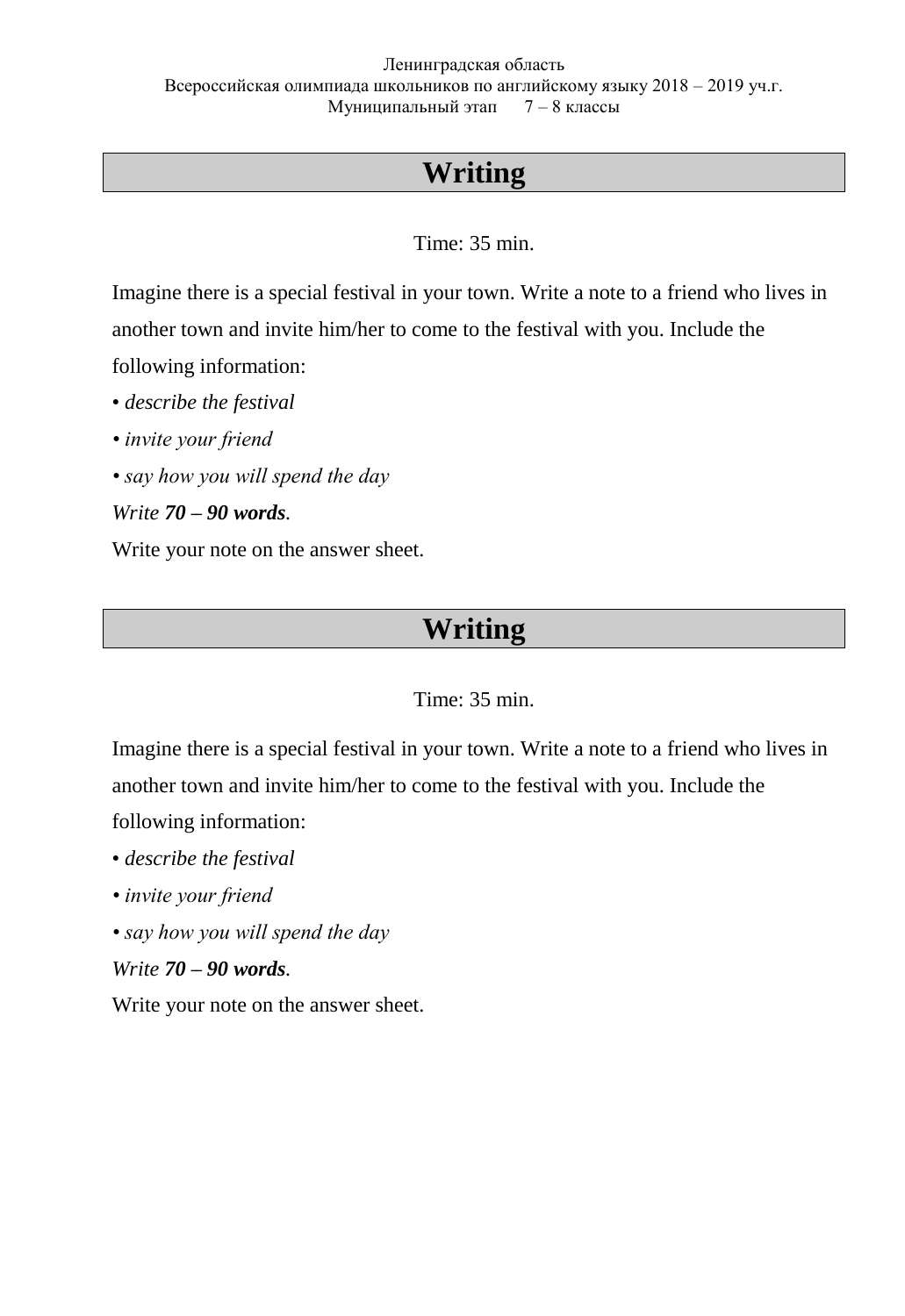# Ленинградская область

Всероссийская олимпиада школьников по английскому языку 2018 – 2019 уч.г.

Муниципальный этап 7 – 8 классы

# Writing

## **ANSWER SHEET**

| Participant's ID number |  |  |
|-------------------------|--|--|
|                         |  |  |
|                         |  |  |
|                         |  |  |
|                         |  |  |
|                         |  |  |
|                         |  |  |
|                         |  |  |
|                         |  |  |
|                         |  |  |
|                         |  |  |
|                         |  |  |
|                         |  |  |
|                         |  |  |
|                         |  |  |
|                         |  |  |
|                         |  |  |
|                         |  |  |
|                         |  |  |
|                         |  |  |
|                         |  |  |
|                         |  |  |
|                         |  |  |
|                         |  |  |
|                         |  |  |
|                         |  |  |
|                         |  |  |
|                         |  |  |
|                         |  |  |
|                         |  |  |
|                         |  |  |
|                         |  |  |
|                         |  |  |
|                         |  |  |
|                         |  |  |
|                         |  |  |
|                         |  |  |
|                         |  |  |
|                         |  |  |
|                         |  |  |
|                         |  |  |
|                         |  |  |
|                         |  |  |
|                         |  |  |
|                         |  |  |